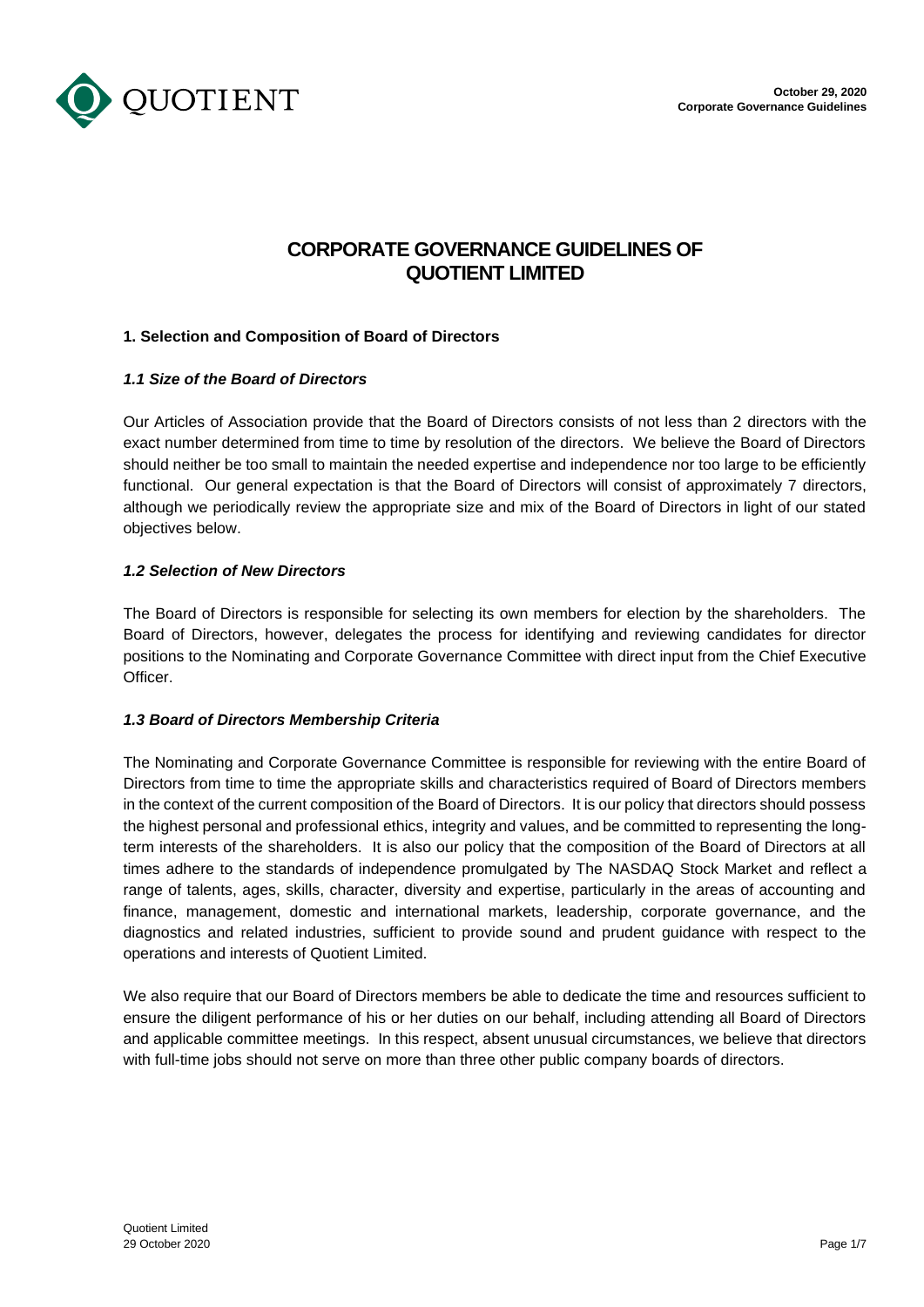

# *1.4 Board Leadership*

We believe that the Chief Executive Officer of the Company may also serve as the Chairman of the Board of the Company. If the Chairman of the Board is the Chief Executive Officer, the independent directors shall also elect a Lead Independent Director. The Chairman of the Board shall preside at all meetings of the shareholders and of the Board as a whole, and shall perform such other duties and exercise such powers, as may be prescribed in the Company's By-Laws or by the Board; provided that the Lead Independent Director, if any, shall preside over executive sessions of the Company's independent directors. In addition, the Lead Independent Director, if any, shall facilitate information flow and communication among the Directors and perform such other duties as may be specified by the Board. The Board shall consider rotation of the Lead Independent Director, if any, at such intervals as the Board determines on the recommendation of the Nominating and Corporate Governance Committee, although the Board does not believe that rotation should be mandated as a policy.

# *1.5 Director Independence*

The Board of Directors believes that as a matter of policy, and in accordance with listing rules, a majority of the members of the Board of Directors should be independent as defined by The NASDAQ Stock Market. In addition, the members of the Audit Committee and Compensation Committee may not receive, directly or indirectly, any fees from the Company or any Company subsidiary other than the fees described below under "Board of Directors Compensation Policy." The members of the Audit Committee may not be "affiliated persons" (as defined in Rule 10A-3 under the Securities Exchange Act of 1934) of the Company; if member or proposed member of the Compensation Committee is affiliated with the Company, the Board of Directors must consider whether such affiliation would impair the director's judgment as a member of the Compensation Committee. At least annually, the Board of Directors will evaluate significant relationships between the Company and each director, and significant relationships between a member of senior management and a director, in light of relevant facts and circumstances for the purposes of determining whether a material relationship exists that might signal a potential conflict of interest. Directors are also subject to the Company's Related Party Transactions Policy.

# *1.6 Non-Independent Directors*

The Board of Directors is willing to have members of senior management, in addition to our Chief Executive Officer, and other individuals who may not meet the above definition of independence, as directors. In addition, the Board of Directors believes that it may beneficial to the discharge of their duties as directors for managers that do not serve on the Board of Directors to nonetheless attend Board meetings on a regular basis. It is understood, however, that all matters of corporate governance will be decided by the independent directors in consultation with the Chairman of the Board of Directors.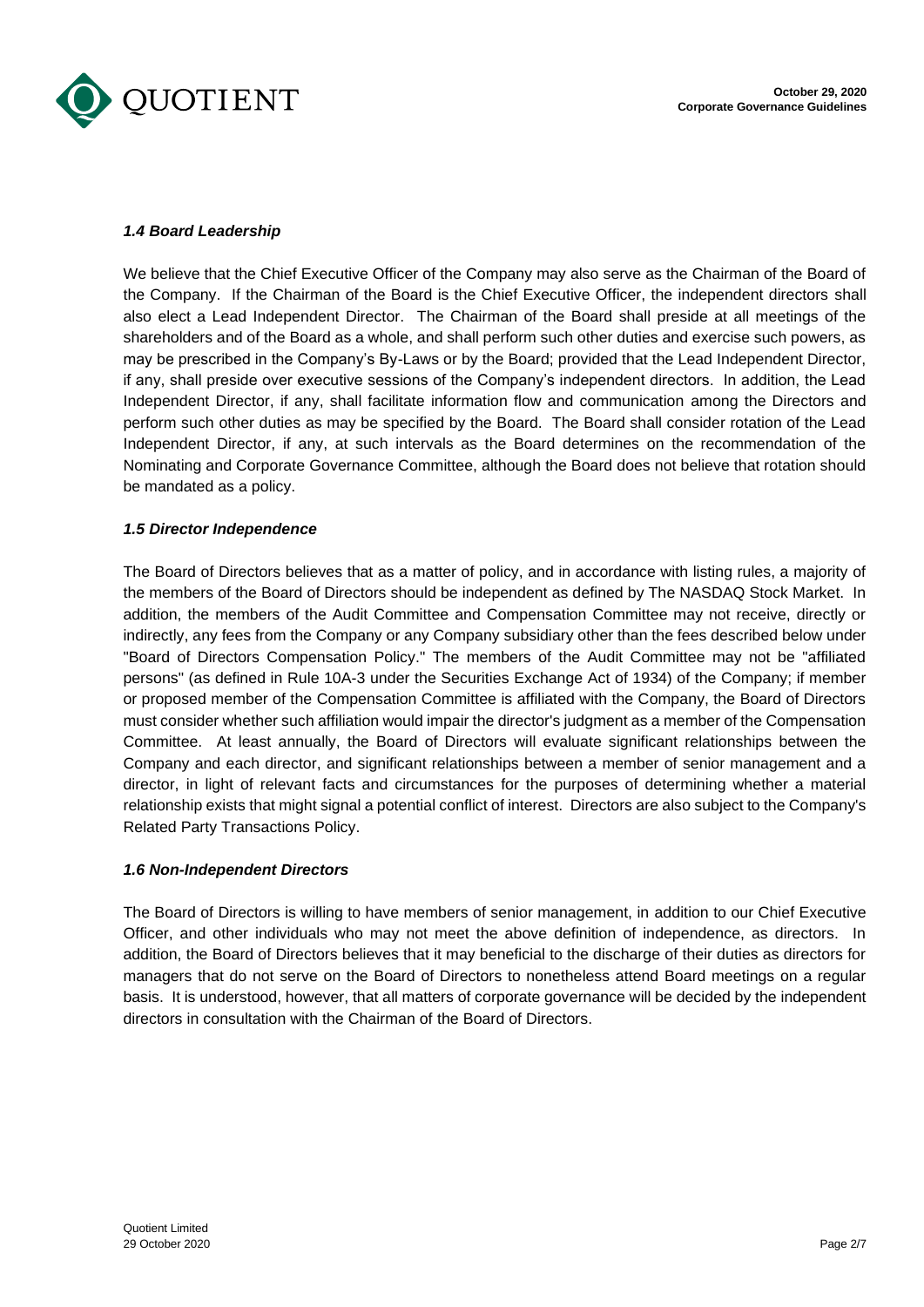

# *1.7 Directors Who Change Their Present Job Responsibility*

Directors who retire or otherwise change from the principal occupation or background association they held when they were originally invited to join the Board of Directors will volunteer to resign from the Board of Directors. The Board of Directors does not believe that directors who retire or otherwise change from the principal occupation or background association they held when they were originally invited to join our board of directors should necessarily leave the Board of Directors. There should, however, be an opportunity for the Board of Directors, through the Nominating and Corporate Governance Committee, to review the continued appropriateness of that director's membership under the circumstances.

The Board of Directors also believes that each outside director should advise the Nominating and Corporate Governance Committee in advance of accepting an invitation to serve as a member on another board of directors of a public company.

It is assumed that when the Chief Executive Officer resigns from that position that he or she should also offer his or her resignation from the Board of Directors. Whether that individual continues to serve on the Board of Directors is a matter for discussion at that time between the Board of Directors, through the Nominating and Corporate Governance Committee, and the new Chief Executive Officer.

# *1.8 Director Term Limits*

Except as provided below, the Board of Directors will not nominate any non-employee director for re-election to the Board of Directors if that director has completed 12 years of service as a non-employee director on or prior to the date of election to which such nomination relates. The purpose of this policy is to encourage Board refreshment and vitality, and to provide additional opportunities for a balanced mix of perspectives and experiences. Notwithstanding the foregoing, a majority of the Board of Directors (excluding the affected director(s)) may approve exceptions to this policy when it believes it is in the Company's best interest to do so (for example, if imposing such a term limit would disadvantage the Company by causing it to lose the contribution of director(s) who over time have developed critical insight into Quotient Limited and its business and operations). Furthermore, the term limits contemplated by this policy shall not be applicable until October 31, 2026 in the case of any non-employee director who was serving on the Board of Directors as of November 1, 2014.

# **2. Board of Directors Compensation**

The Remuneration Committee shall have the responsibility for recommending to the entire Board of Directors the compensation and benefits for non-employee directors. It is appropriate for the Remuneration Committee to report from time to time to the entire Board of Directors on the status of director compensation in relation to the Company's peers. An executive officer of the Company serving as a member of the Board of Directors should generally not receive additional compensation for his or her service as a director. The proposed changes in director compensation, if any, should come at the suggestion of the Remuneration Committee, but with full discussion and concurrence by the entire Board of Directors.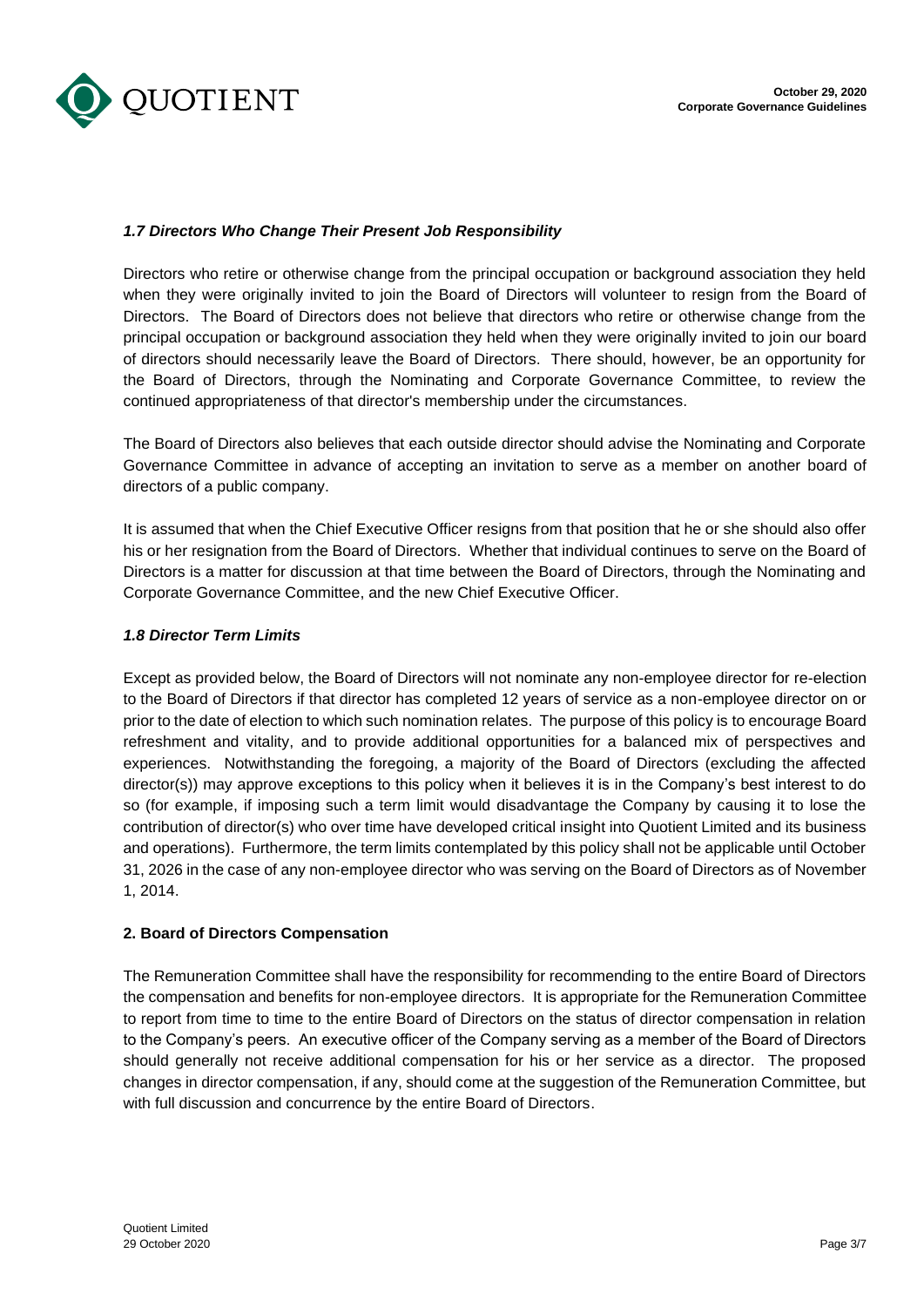

# **3. Interaction with Institutional Investors, Press, Customers, Etc.**

The Board of Directors believes that management speaks for Quotient Limited. Our individual non-management Board members may, from time to time, meet or otherwise communicate with various constituencies that are involved with the Company, but it is expected that these members would do this with the knowledge of management and, in most instances, at the request of management.

# **4. Meetings of the Board of Directors**

# *4.1 Scheduling and Selection of Agenda Items for Board of Directors Meetings*

The Chairman of the Board of Directors, in consultation with other members of the Board of Directors, will determine the frequency and length of Board meetings. It is the sense of the board of directors that regular meetings at appropriate intervals are in general desirable for the performance of their responsibilities. In addition to regularly scheduled meetings, additional unscheduled meetings may be called upon appropriate notice at any time to address any special needs.

The Chairman of the Board of Directors, in consultation with the Lead Independent Director, if any, will establish the agenda for each Board meeting and distribute it in advance to board members. Each director is free to suggest the inclusion of items on an agenda, to raise at any Board meeting subjects that are not on the agenda for that meeting or to request the presence of or a report by any member of management. If the Chief Executive Officer is also Chairman of the Board of Directors, the directors may contact the Lead Independent Director to discuss issues or add agenda items that are not appropriately or best forwarded to the Chief Executive Officer. During at least one Board meeting each year, the Board of Directors will be presented the long-term strategic plan for the Company and the principal issues that it expects to face in the future.

# *4.2 Board of Directors Material and Presentations*

Information and data that is important to the understanding of the business and matters to be considered at the board meeting should be distributed in writing and in advance to Board members. As a general rule, materials on specific subjects should be sent to the board members sufficiently in advance so directors will be prepared to discuss questions that they may have about the material.

The Board of Directors encourages management to schedule managers to present at Board meetings who (i) can provide additional insight into the specific matters being discussed because of personal involvement in these areas or (ii) have future potential that management believes should be given exposure to the board of directors.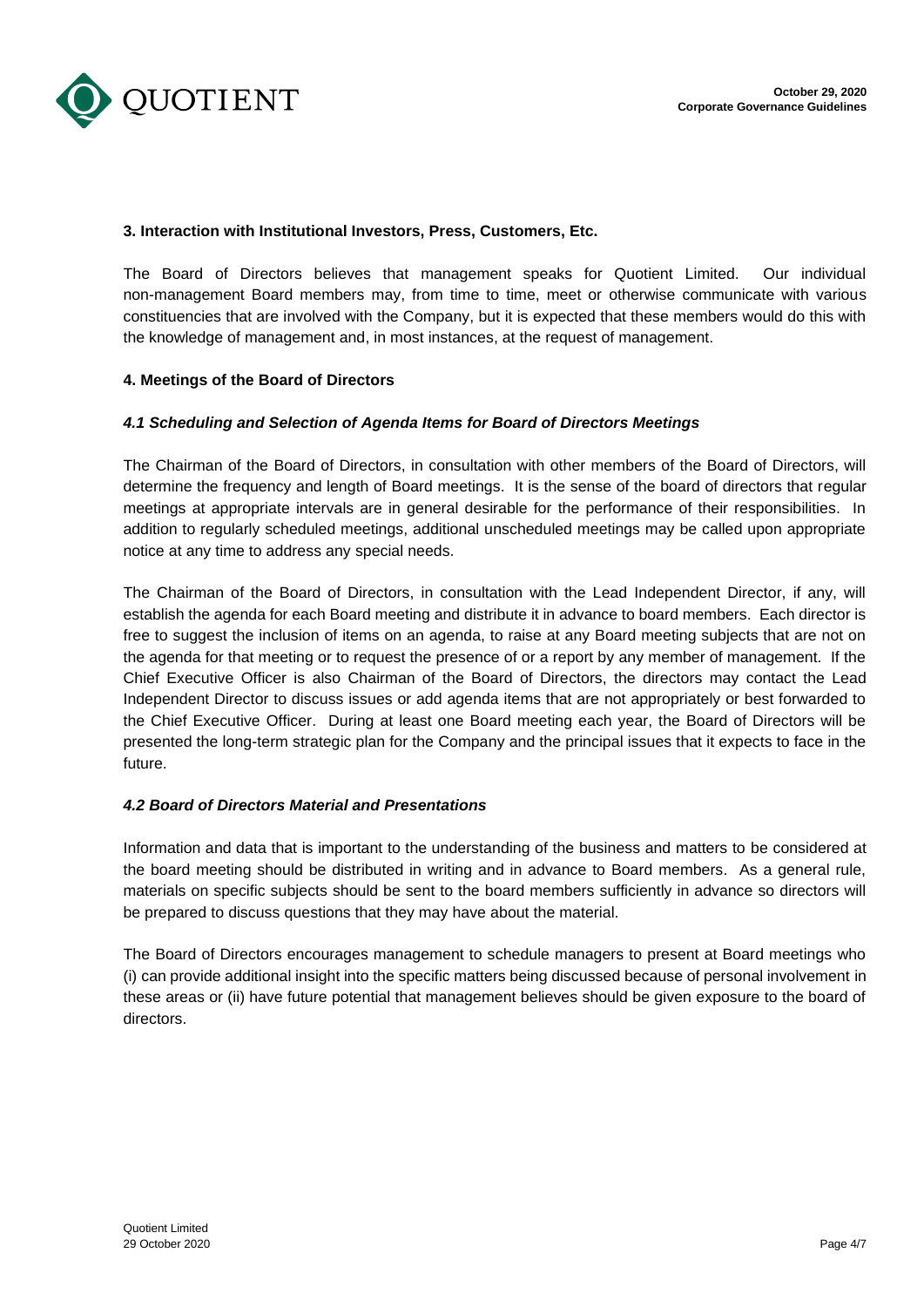

# *4.3 Participation in Board Meetings*

We expect our Board members to rigorously prepare for, attend and participate in all Board and applicable committee meetings. Each Board member is expected to ensure that other existing and planned future commitments do not materially interfere with their service as a director.

#### *4.4 Access to Management, Employees and Advisors*

Each director is encouraged to keep himself informed of the affairs of Quotient Limited between Board meetings through direct contact with employees, members of senior management and outside advisors and each director will have complete access to any such employee, member of senior management and outside advisor. It is expected that any such contact will be coordinated through the Chairman of the Board of Directors and/or the Chief Executive Officer and that each director will use judgment to assure that such access is not distracting to the business operations of the Company.

#### *4.5 Meetings of the Independent Directors*

It is the policy of the Board of Directors, in accordance with listing rules, to have a separate meeting session for the independent directors regularly scheduled at least four times a year, and perhaps more frequently, in conjunction with regularly scheduled Board meetings, to review matters concerning the relationship of the Board of Directors with the management directors and other members of senior management and such other matters as it deems appropriate. The Lead Independent Director, if any, shall preside at these meetings. In the absence of the Lead Independent Director, the responsibility to preside at these meetings shall rotate among the Committee chairpersons. The independent directors shall not take any formal actions at these meetings, although they may subsequently recommend matters for full consideration by the board of directors.

In order to allow interested parties the opportunity to make their concerns known to these independent directors, the Board of Directors has established a procedure for these parties to communicate directly with the independent directors.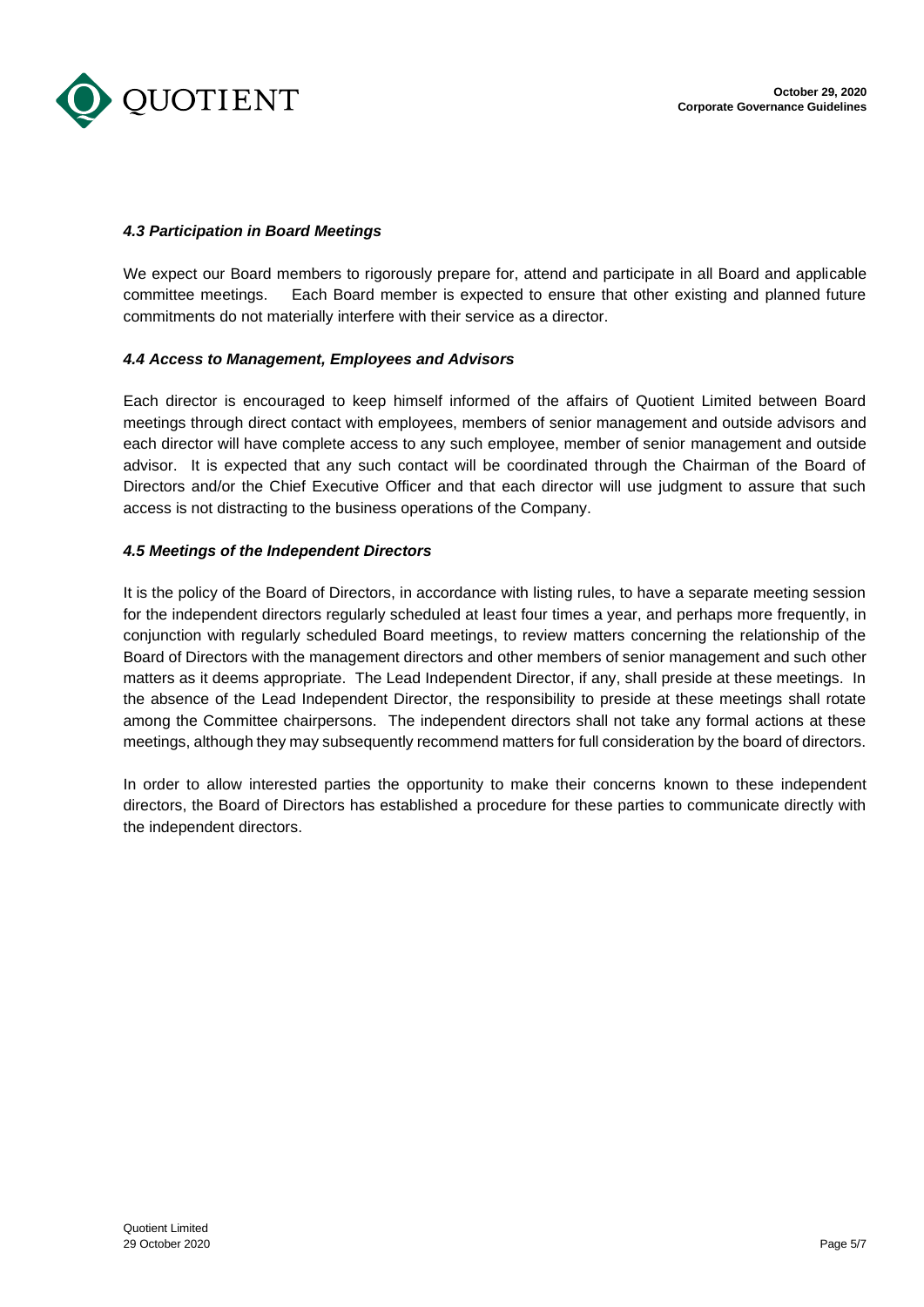

# **5. Committees of the Board of Directors**

#### *5.1 Number of Committees*

Our Board of Directors will establish committees from time to time to facilitate and assist in the execution of its responsibilities. These committees shall generally address issues that, because of their complexity and technical nature, level of detail and time requirements or because of proper corporate governance principles cannot be adequately addressed at larger Board meetings.

We currently have three committees, which include the Remuneration Committee, Audit Committee, and the Nominating and Corporate Governance Committee. There will, from time to time, be occasions on which the Board of Directors may want to form a new committee or disband a current committee depending upon the circumstances. It is the Company's policy to comply with all requirements of NASDAQ listing rules relating to the constitution of key committees, including requirements relating to the independence of committee members.

Each committee will have a written charter of responsibilities and authorities that will be annually reviewed by the Board of Directors, and the charters for all of our Committees will be publicly available on our website for review by our shareholders.

#### *5.2 Assignment and Term of Service of Committee Members*

The Board of Directors is responsible for the appointment of committee members and committee chairpersons, taking into account the desires of individual members and the suggestions of the Nominating and Corporate Governance Committee. It is expected that each committee chairman will have had previous service on the applicable committee. In making such appointments, the Board of Directors will consider the rotation of committee membership and chairmanship at appropriate intervals, although the Board does not believe that rotation should be mandated as a policy.

# **5.3 Frequency and Length of Committee Meetings and Committee Agenda**

The committee chairpersons, in consultation with the other committee members, will determine the frequency and length of committee meetings and, in consultation with the Chairman of the Board of Directors and the Lead Independent Director, if any, develop the agenda for committee meetings. The agendas and meeting minutes of the committees will be shared with the full Board of Directors. The Chairman of the Board will be invited to attend all committee meetings.